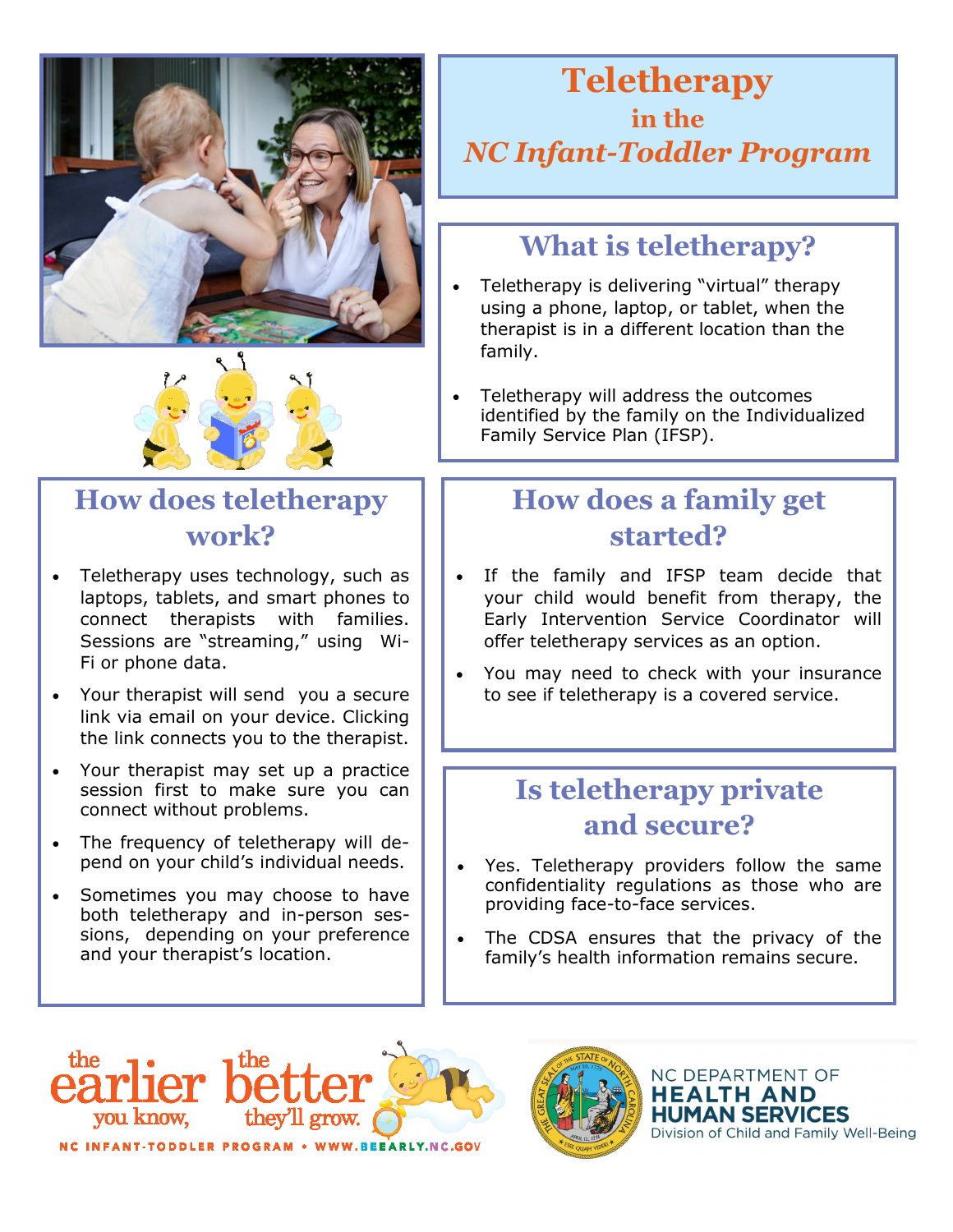

# **Why would I choose teletherapy?**

- Teletherapy allows you to receive services in areas where therapists are not available.
- Teletherapy allows you to access therapists with special expertise who may not be available to you locally.
- Many parents find teletherapy convenient.
- Teletherapy works well for children who are shy or have stranger anxiety.

#### **How does a teletherapy session work?**

- 1. You and the therapist will discuss what has happened since the last therapy session, and decide what you will work on today.
- 2. The therapist will suggest activities and strategies to try with your child and then observe you and your child in an activity.
- 3. The therapist will give you feedback and suggestions.
- 4. You will discuss what worked well today, and what you will practice at home before the next session.

# **Is teletherapy right for your child and family?**

# *NC Infant-Toddler Program*

- $\Box$  Do you have a reliable internet connection or a good phone connection with unlimited data?
- $\Box$  Do you have a tablet or laptop? Sessions are easier with a larger screen, but a smart phone can also be used.
- $\Box$  Do you have an email account so the therapist can send you a link to the session?
- □ Do you feel comfortable using your device (laptop, tablet or smart phone)?



## **Teletherapy is for the child AND the parent.**

- Young children are *not* expected to sit still and look at the screen.
- Instead, you'll play and interact with your child, as the therapist coaches you on how to use strategies to improve your child's skills.
- Teletherapy will use the materials you already have in your home. No special equipment is needed.
- Teletherapy will focus on helping your child learn during their daily routines such as mealtime, playtime, getting in the car, or even bath time.
- Parents and family members in the home interact most often with their children and are their most important teachers!